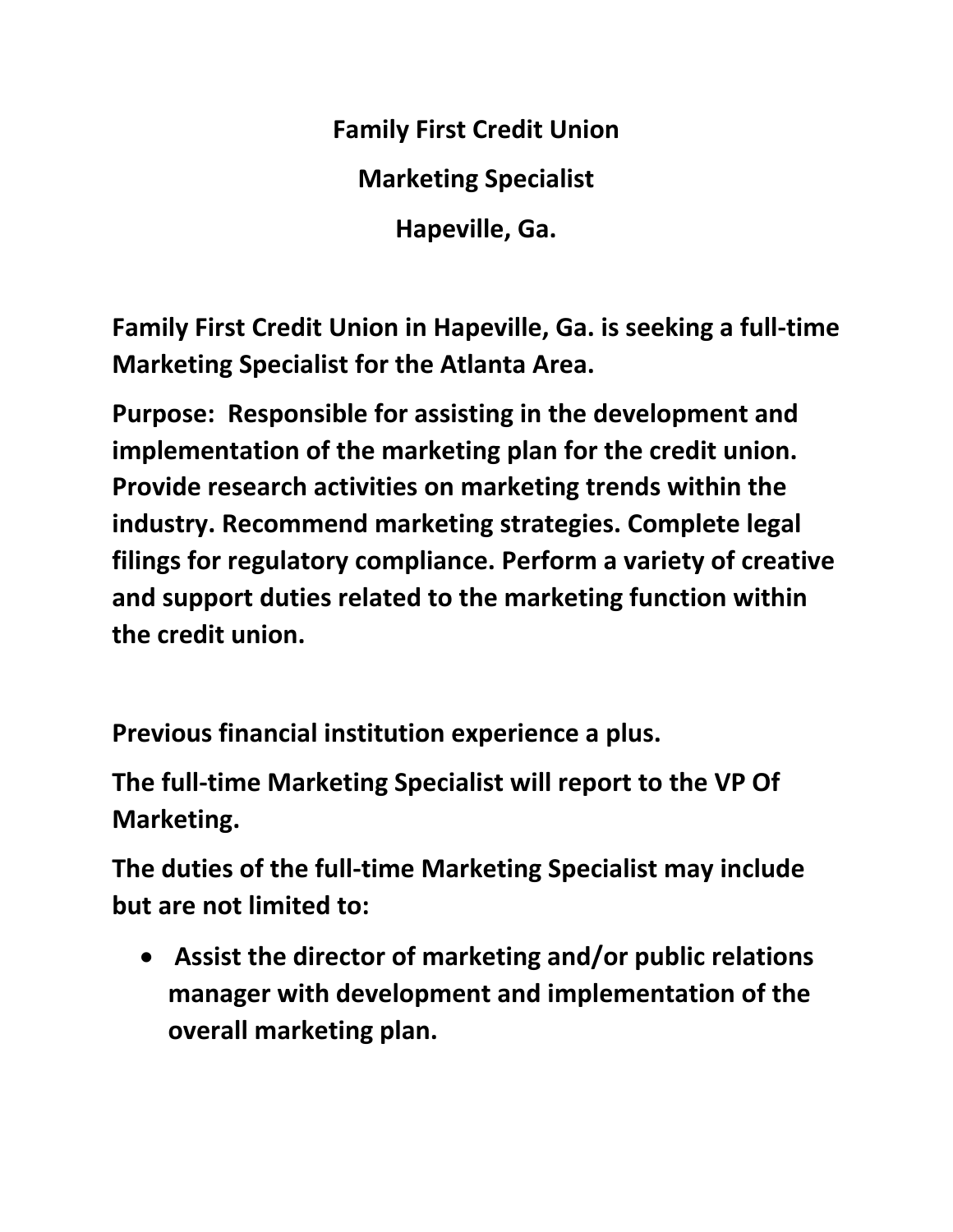- **Research industry trends and demographics in the field of membership and develop recommendations for products and services or marketing programs.**
- **Coordinate member surveys. Interact with members to research member needs. Analyze member feedback, and report on results.**
- **Assist with development, implementation, and analysis of marketing promotions. Utilize a variety of computer applications in the design and implementation of marketing materials.**
- **Obtain and/or coordinate bids for all phases of the production of marketing materials.**
- **Manage vendor relationships and contracts to produce marketing materials.**
- **Help train staff in cross‐selling and marketing techniques.**
- **Handle member inquiries about promotional and marketing programs.**
- **Assisting employees at other branch(s)**